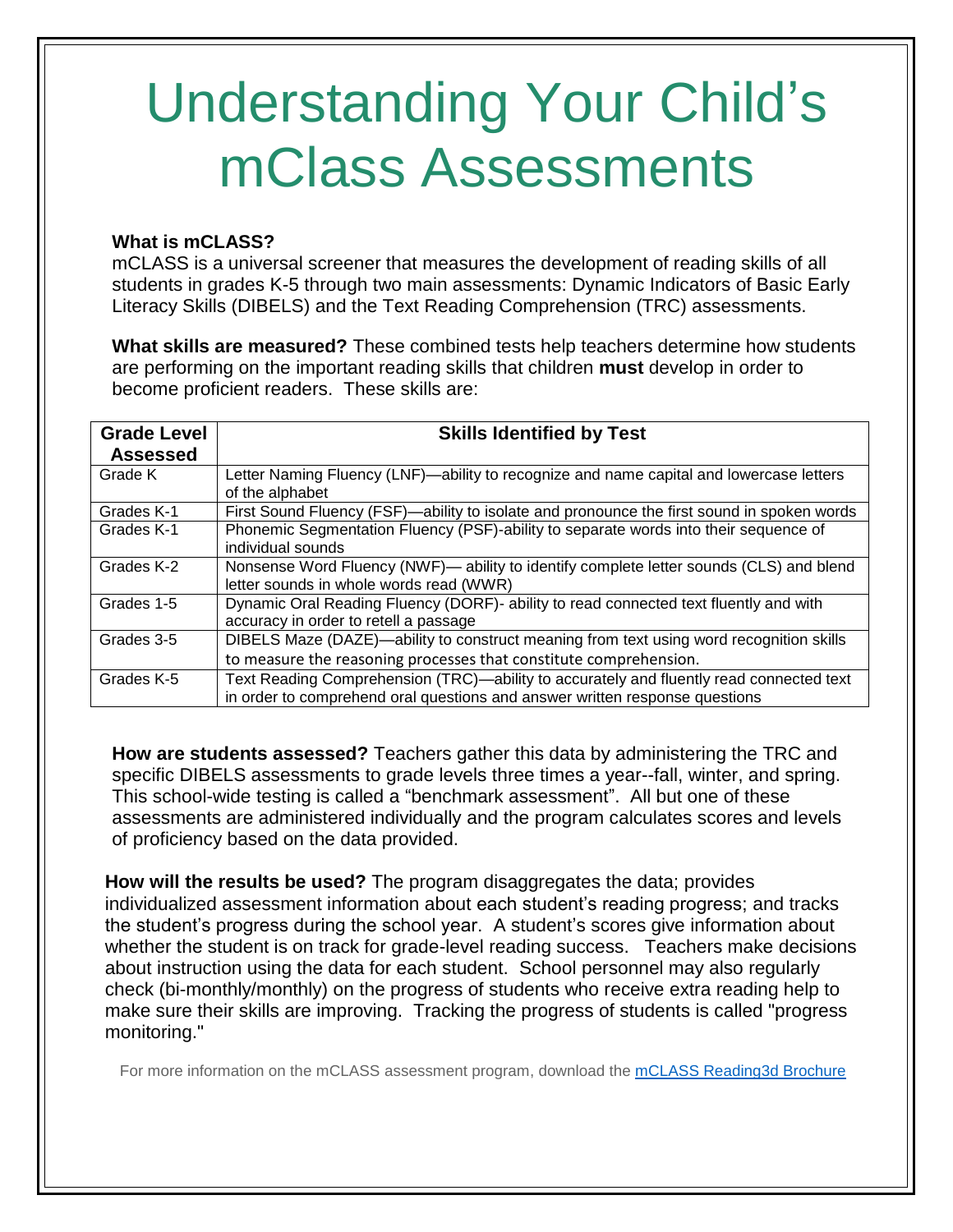## **DIBELS-**The following are sub-tests of this part of the mCLASS assessment:

**Letter Naming Fluency (LNF)** - Students are asked to read lowercase and capital letters of the alphabet in random order. This assessment is timed and proficiency is determined based on the number of letters identified correctly in one minute. Red boxed letters mean the wrong letter name was said. A green box with an sc in the corner means that the student self-corrected their mistake. They may have said "k" and then realized they made a mistake and then said "x." The grey line means that the whole line was skipped. It is important that students follow along with their pointer finger when they read so they can track correctly. The blue bracket indicates the last letter read before the timer was up.

**First Sound Fluency (FSF)**- Students are given one minute to say each initial phoneme or initial consonant blend they hear in a single syllable spoken word. If the student does not respond within 3 seconds on a word, this is counted as "missed". It is important that students say the first sound they hear in the word, not the letter name. *What's the first sound you hear in the word, "snail"?*

**Phonemic Segmentation Fluency (PSF)** - Students are asked to say the appropriate sound of the letter. This assessment is timed and proficiency is determined based on the number of sounds correctly said in one minute. Sounds that are blended (two or more sounds that are said/pronounced as one) are marked as one sound. An example of this is shown in the picture. This student blended the sound /m/ and /ie/ therefore, the blue line underneath the sounds combined the /m/ and /ie/ sounds telling the program that these two sounds were read as one. An individual line under an individual sound means that the student read the one sound as a single sound. The green box with the sc in the corner means the student "selfcorrected."

**Non-sense Word Fluency (NWF)** - Students are given a list of "non-sense" words to read. They are told if they can't read the whole word, they should say any sound they know. The sounds are recorded under *CLS* and any whole words that the student is able to read are counted under the *WWR*. This assessment is also timed and students are given one minute. The students have three seconds to identify and say the sound/word. If students are able to read the whole word for all of the words they get to, the program still gives them credit for the three sounds that were used to make-up the word. The non-sense words are consonant-vowel-consonant (CVC) words that always have short vowels sounds in the middle.

**Dynamic Oral Reading Fluency (DORF)** – Students are given 3 passages with one minute to read each. It assesses a student's ability to read connected text fluently and with accuracy. Then students are asked to retell a passage to assess comprehension. Students can self-correct words as marked in green with "SC" as shown here. Students are marked in red for words that are read incorrectly; substitution of a word; omitted words; hesitation of more than 3 seconds for a word; words read out of order; and words that are sounded out but not read as a whole word. If a student skips a row, a line is drawn through the entire row and counted the omitted words as errors.

**DIBELS maze comprehension task (Daze)**- Students are administered this measure in whole group as they are asked to read a passage silently. It assesses the ability to construct meaning from text using word-recognition skills, background information and prior knowledge. In the passage, every  $7<sup>th</sup>$  word (approximately) is blank, with a maze of options (3 possible word choices for the blank). One of the words in the maze is always correct, and the other two are incorrect. Daze requires students to choose the correct word as they read the passage. They are given 3 minutes to work on this task. The score is the number of correct words circled minus half of the number of incorrect words circled.









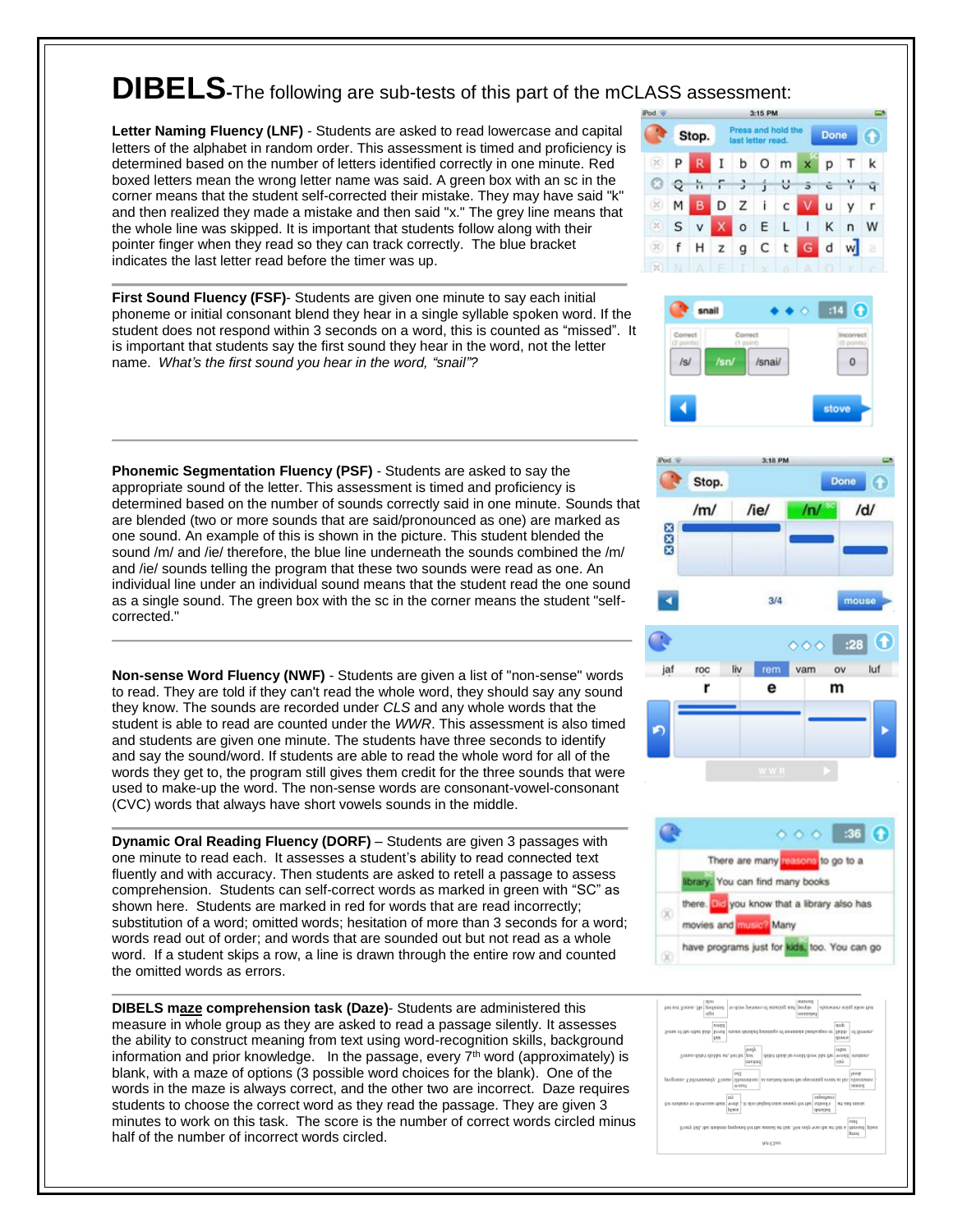## **TRC** The following are parts of this mCLASS assessment:

**Print Concepts (PC)** measures the knowledge of basic print concepts. Students who score 12 or fewer on the list beside are marked as frustrational (FRU); however if students score 13 or more correct, they are marked as independent (IND), and then they are prompted to begin an assessment of Reading Behaviors.

#### **[Print Concepts and Reading Behaviors \(SPANISH\)](https://drive.google.com/file/d/0BzgIiHhH2W_faEZQNUNqR0dIazQ/view?usp=sharing)**

**Reading Behaviors (RB)** measures the knowledge of basic support behaviors for literacy development. Students who score 4 or fewer are frustrational (FRU); however students who score 5 or 6 are marked as independent (IND), and then they are prompted to read a level B book. The concept of maintaining a language pattern refers to the student using repetition for the last few pages he or she reads. The student may point inaccurately during 1:1 matching but still get credit for maintaining the language pattern.

**Word Recognition (WR)** measures the ability to accumulate a reading vocabulary of high-frequency words. There are three word lists that students must show mastery if they are reading on book levels A-E. Students are allowed to self-correct, but if they hesitate more than 3 seconds, it is counted "incorrect". Click on the following link for the **[Word Recognition](https://www.mclasshome.com/support_center/mCLASS_Reading3D_WR_Student_Materials.pdf) Lists** that you can practice at home.

**TRC Reading Levels F-U** measures reading comprehension through a few different activities or portions of the assessment. The child is first told the title of the book and a general statement is read to the student stating what the book is about. The student is then prompted to look through the pictures in the book. Next, the student **reads aloud the book** to the teacher. While the student reads the book, the teacher follows along on the ipad and any mistakes that are made are coded. Mistakes include substituting a different word, pronouncing the word incorrectly, not knowing the word, only saying a portion of the word, or skipping over a word and not reading it, just to name a few. After the student reads the book they are asked to answer five **oral comprehension** questions. These questions usually require students to make predictions, summarize the beginning, middle or end of the story, clarify which character was associated with a specific action, and give an opinion as to why a certain event happened in the story (this should show reasoning and interpretation). Download this link to find the [TRC Oral](https://drive.google.com/file/d/0BzgIiHhH2W_feHN6VFlDaFY5OGc/view?usp=sharing)  [Question Stems](https://drive.google.com/file/d/0BzgIiHhH2W_feHN6VFlDaFY5OGc/view?usp=sharing) that you can practice asking your student at home.

The last piece in the TRC is the **written comprehension** (only for levels F-U). Depending on the level of the book, students are asked a written comprehension questions. Students are allowed to use the book to help them answer the questions. They may go back to the text and look for the answer or locate details from the text that can further support their answer. The comprehension questions are graded using a 0-3 rating scale based on the answers provided in the mClass assessment manual. Students must pass the written comprehension in order to be considered proficient and in order to move to the next reading level. Download this link to view the [TRC Written Response Question Stems](https://drive.google.com/file/d/0BzgIiHhH2W_fV1RjdzVhczNoYWs/view?usp=sharing) that you can practice having your students write about their reading at home.

#### **Print Concepts** Goal: 13 out of 16 On the table • Cover: Front of Book Print Contains Message Directionality: Beginning, L to R, Return Sweep 1:1 Match Meaning of a Period (.) TRC I On the Table  $00$ • First and Last Parts of a Sentence oing to read you this story, but I<br>vou to help me. Matching Upper and Lower Case letters Frames One and Two Letters • Frames One and Two Words • Frames First and Last Letters of a Word Frames a Capital Letter **Reading Behaviors** Goal: 5 out of 6 TRC | Look at Me  $0<sub>0</sub>$ Indicate Title I'm going to read you this story, but I Matches Words 1:1 vant you to help me. Left-Right Directionality Return Sweep Maintains Language Begin > Pattern Uses Picture Support

| <b>WRIList B</b> |  |                |
|------------------|--|----------------|
| got              |  | nr             |
| his              |  | nr             |
| with             |  | n <sub>r</sub> |
| she              |  | nr             |
| for              |  | nr             |
| have             |  | n              |